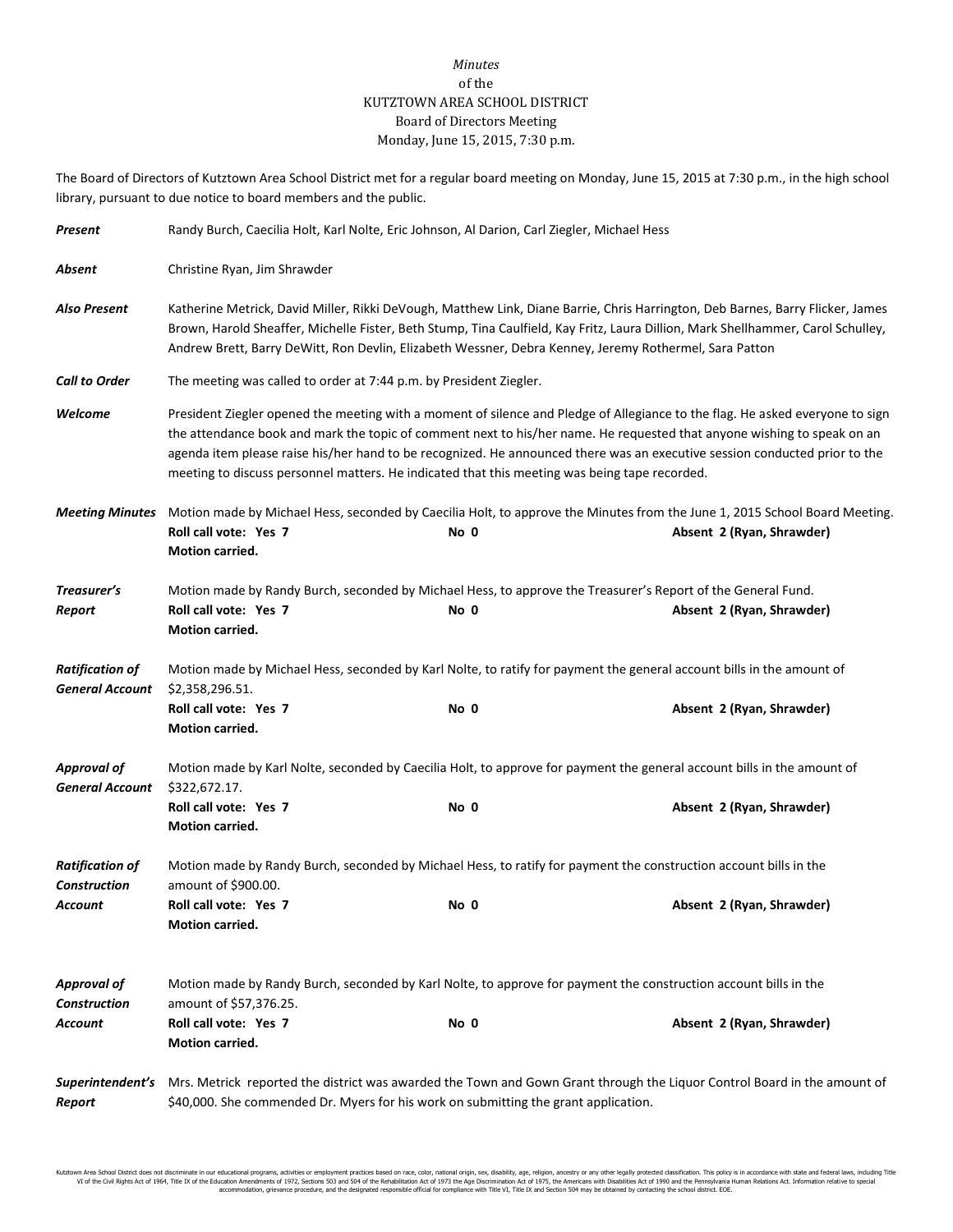Harold Sheaffer and Michelle Fister, rifle team head and assistant coaches, presented the board with a \$3,800 check from an NRA grant the team received to purchase new air rifles and equipment.

| Board Committee E.I.T.<br>Reports |                                                                                                                                                                                                                                                                                                                                                                                                                                                | No report.                                                                                                                                                                                                                                                  |                                    |                        |                                                                                                                           |  |  |
|-----------------------------------|------------------------------------------------------------------------------------------------------------------------------------------------------------------------------------------------------------------------------------------------------------------------------------------------------------------------------------------------------------------------------------------------------------------------------------------------|-------------------------------------------------------------------------------------------------------------------------------------------------------------------------------------------------------------------------------------------------------------|------------------------------------|------------------------|---------------------------------------------------------------------------------------------------------------------------|--|--|
|                                   | <b>PSBA</b>                                                                                                                                                                                                                                                                                                                                                                                                                                    | Mrs. Holt reported June 30 <sup>th</sup> is the deadline to submit items for the legislative platform.                                                                                                                                                      |                                    |                        |                                                                                                                           |  |  |
|                                   | <b>BCIU</b>                                                                                                                                                                                                                                                                                                                                                                                                                                    | Mr. Ziegler reported a replacement was hired for the director of curriculum position. He also reported the committee<br>discussed the availability of federal and state monies.                                                                             |                                    |                        |                                                                                                                           |  |  |
|                                   | <b>BCTC</b>                                                                                                                                                                                                                                                                                                                                                                                                                                    | No report.                                                                                                                                                                                                                                                  |                                    |                        |                                                                                                                           |  |  |
|                                   | P&C                                                                                                                                                                                                                                                                                                                                                                                                                                            | Mrs. Holt reported the committee reviewed policies for second reading, and was given a presentation on the math<br>pilots at the elementary grade level, which have been an unsuccessful solution.                                                          |                                    |                        |                                                                                                                           |  |  |
|                                   | ECC                                                                                                                                                                                                                                                                                                                                                                                                                                            | Mr. Burch reported several of our students are at the University of Maryland competing at the National History Day<br>competition.                                                                                                                          |                                    |                        |                                                                                                                           |  |  |
|                                   |                                                                                                                                                                                                                                                                                                                                                                                                                                                | Facilities No report.                                                                                                                                                                                                                                       |                                    |                        |                                                                                                                           |  |  |
| Personnel                         | Motion made by Michael Hess, seconded by Christine Ryan, to approve the following personnel items:                                                                                                                                                                                                                                                                                                                                             |                                                                                                                                                                                                                                                             |                                    |                        |                                                                                                                           |  |  |
|                                   | 1.                                                                                                                                                                                                                                                                                                                                                                                                                                             |                                                                                                                                                                                                                                                             |                                    |                        | The acceptance, with regret, of the resignation due to retirement of Carolann DeLong, part-time cafeteria employee at the |  |  |
|                                   | 2.                                                                                                                                                                                                                                                                                                                                                                                                                                             | middle school, effective June 4, 2015.<br>The acceptance of the resignation of Tiffany I. Hall as an RtII aide at Greenwich-Lenhartsville Elementary School, effective<br>June 4, 2015.                                                                     |                                    |                        |                                                                                                                           |  |  |
|                                   | 3.                                                                                                                                                                                                                                                                                                                                                                                                                                             | The approval of Ryan T. Thomas as a physical science teacher at the high school, effective August 17, 2015, at a salary of<br>\$56,469, per Bachelor's +24, Step 3, of the KATA/KASD contract.                                                              |                                    |                        |                                                                                                                           |  |  |
|                                   | 4.                                                                                                                                                                                                                                                                                                                                                                                                                                             | The approval of Richard C. Galley as supervisor of technology, effective June 16, 2015, at a salary of \$62,000.                                                                                                                                            |                                    |                        |                                                                                                                           |  |  |
|                                   | 5.                                                                                                                                                                                                                                                                                                                                                                                                                                             | The approval of Jan L. Lenich as a part-time (4 work hours per day) cafeteria employee, effective June 16, 2015, at a rate of<br>\$8.75 per hour.                                                                                                           |                                    |                        |                                                                                                                           |  |  |
|                                   | 6.                                                                                                                                                                                                                                                                                                                                                                                                                                             | The approval of Karen H. Austin as an alternate instructor for the 2015 summer reading program at the current curriculum<br>rate of \$24.50 per hour.                                                                                                       |                                    |                        |                                                                                                                           |  |  |
|                                   | 7.                                                                                                                                                                                                                                                                                                                                                                                                                                             | The approval of the following Eshelman bus/van drivers for the 2015 summer school programs:                                                                                                                                                                 |                                    |                        |                                                                                                                           |  |  |
|                                   |                                                                                                                                                                                                                                                                                                                                                                                                                                                | Christine M. Battin                                                                                                                                                                                                                                         | William F. Brobst                  |                        | Margarete B. Hottenstein (substitute)                                                                                     |  |  |
|                                   | 8.                                                                                                                                                                                                                                                                                                                                                                                                                                             | The approval of the following KASD bus/van drivers for the 2015 summer school programs:                                                                                                                                                                     |                                    |                        |                                                                                                                           |  |  |
|                                   |                                                                                                                                                                                                                                                                                                                                                                                                                                                | Tessie M. Adam<br>Rickie A. Schnabel                                                                                                                                                                                                                        | Edwin J. Billiard<br>Leon G. Smith |                        | Lorin E. Honicker<br>Harry A. McGonigle (substitute)                                                                      |  |  |
|                                   |                                                                                                                                                                                                                                                                                                                                                                                                                                                | Alan N. Speicher (substitute)                                                                                                                                                                                                                               |                                    |                        |                                                                                                                           |  |  |
|                                   | The approval of the following participants in the Senior Volunteer Tax Exchange Program for the 2015-2016 school year,<br>9.                                                                                                                                                                                                                                                                                                                   |                                                                                                                                                                                                                                                             |                                    |                        |                                                                                                                           |  |  |
|                                   | effective July 1, 2015:                                                                                                                                                                                                                                                                                                                                                                                                                        |                                                                                                                                                                                                                                                             |                                    |                        |                                                                                                                           |  |  |
|                                   |                                                                                                                                                                                                                                                                                                                                                                                                                                                | Sandra L. Blankenbiller                                                                                                                                                                                                                                     | Sandra A. Long                     |                        | Joyce C. Dietrich                                                                                                         |  |  |
|                                   |                                                                                                                                                                                                                                                                                                                                                                                                                                                | Diane M. Graff                                                                                                                                                                                                                                              | Grace C. Haas                      |                        | William P. Hellwig                                                                                                        |  |  |
|                                   |                                                                                                                                                                                                                                                                                                                                                                                                                                                | Lillian I. Karch                                                                                                                                                                                                                                            | Peter B. Karch                     |                        | Audrey M. Miller                                                                                                          |  |  |
|                                   |                                                                                                                                                                                                                                                                                                                                                                                                                                                | Lois A. Reistroffer                                                                                                                                                                                                                                         |                                    | Charlotte A. Schroeder | Rosemary A. Zettlemoyer                                                                                                   |  |  |
|                                   | All Personnel are Approved Pending the District's Receipt of All Mandated Credentials<br>Roll call vote: Yes 7<br>Absent 2 (Ryan, Shrawder)<br>No 0                                                                                                                                                                                                                                                                                            |                                                                                                                                                                                                                                                             |                                    |                        |                                                                                                                           |  |  |
|                                   | Motion carried.                                                                                                                                                                                                                                                                                                                                                                                                                                |                                                                                                                                                                                                                                                             |                                    |                        |                                                                                                                           |  |  |
| Eagle Scout<br>Project            | Motion made by Eric Johnson, seconded by Randy Burch, to approve Zachary Hoffman to repaint the walls of the high school<br>for an Eagle Scout project. This project would complement the renovations, take place over the summer and into the<br>beginning of the 2015-2016 school year, and be at no cost to the district. Zachary will give a presentation on his project at the<br>Facilities Committee Meeting on June 22 <sup>nd</sup> . |                                                                                                                                                                                                                                                             |                                    |                        |                                                                                                                           |  |  |
|                                   |                                                                                                                                                                                                                                                                                                                                                                                                                                                | Roll call vote: Yes 7                                                                                                                                                                                                                                       | No 0                               |                        | Absent 2 (Ryan, Shrawder)                                                                                                 |  |  |
|                                   | Motion carried.                                                                                                                                                                                                                                                                                                                                                                                                                                |                                                                                                                                                                                                                                                             |                                    |                        |                                                                                                                           |  |  |
| Support Staff<br>Compensation     | Motion carried.                                                                                                                                                                                                                                                                                                                                                                                                                                | Motion made by Caecilia Holt, seconded by Michael Hess, to approve the support staff salary increases for the 2015-2016<br>school year, which includes the average increase not to exceed 2%, and the employee salary adjustments.<br>Roll call vote: Yes 6 | No 0                               | $N/A$ 1 (Burch)        | Absent 2 (Ryan, Shrawder)                                                                                                 |  |  |
|                                   |                                                                                                                                                                                                                                                                                                                                                                                                                                                |                                                                                                                                                                                                                                                             |                                    |                        |                                                                                                                           |  |  |

Kutztown Area School District does not discriminate in our educational programs, activities or employment practices based on race, color, national origin, sex, disability, age, religion, ancestry or any other leally prote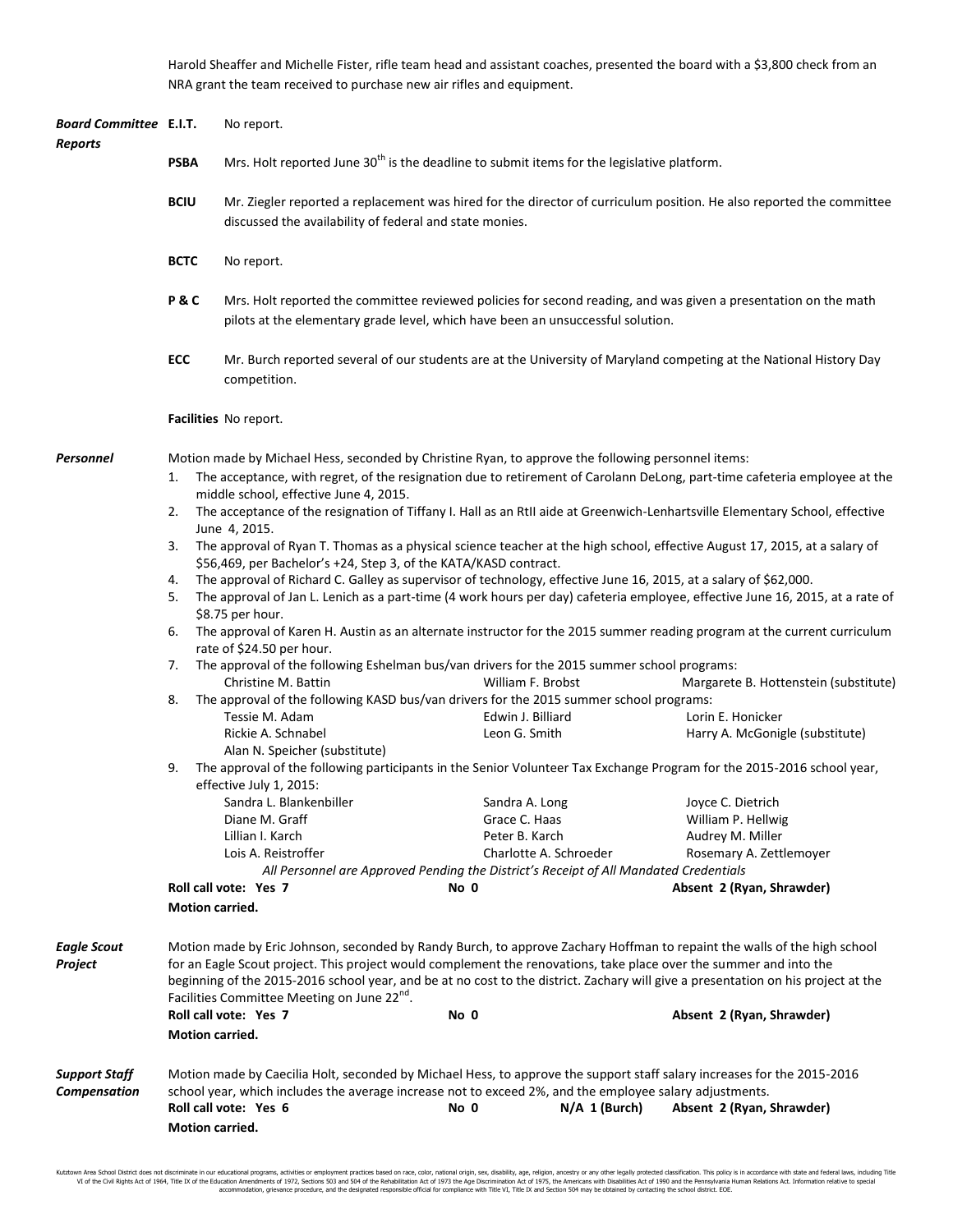| <b>Hourly Starting</b><br>& Sub Rates                        |                                                                                                                                                                                                                                                                                                                                                                                                                                                                                                                                                                    | Motion made by Michael Hess, seconded by Caecilia Holt, to approve the hourly starting rates and substitute rates for the<br>2015-2016 school year per the attached. |                                      |                                      |                                                                                                                                                                                                                                                                                                                    |  |
|--------------------------------------------------------------|--------------------------------------------------------------------------------------------------------------------------------------------------------------------------------------------------------------------------------------------------------------------------------------------------------------------------------------------------------------------------------------------------------------------------------------------------------------------------------------------------------------------------------------------------------------------|----------------------------------------------------------------------------------------------------------------------------------------------------------------------|--------------------------------------|--------------------------------------|--------------------------------------------------------------------------------------------------------------------------------------------------------------------------------------------------------------------------------------------------------------------------------------------------------------------|--|
|                                                              | Roll call vote: Yes 7                                                                                                                                                                                                                                                                                                                                                                                                                                                                                                                                              |                                                                                                                                                                      | No 0                                 |                                      | Absent 2 (Ryan, Shrawder)                                                                                                                                                                                                                                                                                          |  |
|                                                              | <b>Motion carried.</b>                                                                                                                                                                                                                                                                                                                                                                                                                                                                                                                                             |                                                                                                                                                                      |                                      |                                      |                                                                                                                                                                                                                                                                                                                    |  |
| 2015-16 Budget<br><b>Adoption</b>                            | Motion made by Al Darion, seconded by Karl Nolte, to approve the adoption of the final 2015-2016 Kutztown Area School<br>District General Fund Budget with revenues of \$30,150,932 and expenditures of \$31,974,172 supported by Real Estate Tax (29.9543<br>mils); Per Capita Tax, Sec. 679 (\$5.00); Per Capita Tax, Act 511 (\$5.00); Local Services Tax (\$5.00); Earned Income Tax (0.5%);<br>Amusement Tax (5%-10%); and committed and uncommitted fund balance in the amount of \$1,823,240.<br>Roll call vote: Yes 7<br>No 0<br>Absent 2 (Ryan, Shrawder) |                                                                                                                                                                      |                                      |                                      |                                                                                                                                                                                                                                                                                                                    |  |
|                                                              | Motion carried.                                                                                                                                                                                                                                                                                                                                                                                                                                                                                                                                                    |                                                                                                                                                                      |                                      |                                      |                                                                                                                                                                                                                                                                                                                    |  |
| <b>Hogan Learning</b><br><b>Academy Tuition</b>              | Roll call vote: Yes 7<br>Motion carried.                                                                                                                                                                                                                                                                                                                                                                                                                                                                                                                           | effective June 23, 2015 through August 5, 2015.                                                                                                                      | No 0                                 |                                      | Motion made by Caecilia Holt, seconded by Al Darion, to approve the tuition agreement with Hogan Learning Academy LLC<br>in Fleetwood, PA, for a special education student at a cost of \$365 per day for the 2015 Extended School year (ESY) Program,<br>Absent 2 (Ryan, Shrawder)                                |  |
|                                                              |                                                                                                                                                                                                                                                                                                                                                                                                                                                                                                                                                                    |                                                                                                                                                                      |                                      |                                      |                                                                                                                                                                                                                                                                                                                    |  |
| <b>Conversion of</b><br><b>Special Ed. Files</b>             | Motion made by Randy Burch, seconded by Caecilia Holt, to approve the service of IMR Digital to perform document<br>conversion of the necessary special education files from paper to digital format per the attached fee schedule, to be funded<br>through ACCESS funds.                                                                                                                                                                                                                                                                                          |                                                                                                                                                                      |                                      |                                      |                                                                                                                                                                                                                                                                                                                    |  |
|                                                              | Roll call vote: Yes 7                                                                                                                                                                                                                                                                                                                                                                                                                                                                                                                                              |                                                                                                                                                                      | No 0                                 |                                      | Absent 2 (Ryan, Shrawder)                                                                                                                                                                                                                                                                                          |  |
|                                                              | Motion carried.                                                                                                                                                                                                                                                                                                                                                                                                                                                                                                                                                    |                                                                                                                                                                      |                                      |                                      |                                                                                                                                                                                                                                                                                                                    |  |
| <b>Physical and</b><br><b>Occupational</b><br><b>Therapy</b> | Motion made by Al Darion, seconded by Karl Nolte, to approve the renewal of a contract with Austill's Rehabilitation Services,<br>Inc. (physical and occupational therapy) for the three-year period of July 1, 2015 through June 30, 2018, at the following rate<br>structure:                                                                                                                                                                                                                                                                                    |                                                                                                                                                                      |                                      |                                      |                                                                                                                                                                                                                                                                                                                    |  |
|                                                              |                                                                                                                                                                                                                                                                                                                                                                                                                                                                                                                                                                    | 2015-2016                                                                                                                                                            | 2016-2017                            | 2017-2018                            |                                                                                                                                                                                                                                                                                                                    |  |
|                                                              | OTR/PT<br>COTA/PTA                                                                                                                                                                                                                                                                                                                                                                                                                                                                                                                                                 | \$57.24 per hour<br>\$48.04 per hour                                                                                                                                 | \$58.24 per hour<br>\$49.04 per hour | \$58.74 per hour<br>\$49.54 per hour |                                                                                                                                                                                                                                                                                                                    |  |
|                                                              | Roll call vote: Yes 7                                                                                                                                                                                                                                                                                                                                                                                                                                                                                                                                              |                                                                                                                                                                      | No 0                                 |                                      | Absent 2 (Ryan, Shrawder)                                                                                                                                                                                                                                                                                          |  |
|                                                              | Motion carried.                                                                                                                                                                                                                                                                                                                                                                                                                                                                                                                                                    |                                                                                                                                                                      |                                      |                                      |                                                                                                                                                                                                                                                                                                                    |  |
|                                                              |                                                                                                                                                                                                                                                                                                                                                                                                                                                                                                                                                                    |                                                                                                                                                                      |                                      |                                      |                                                                                                                                                                                                                                                                                                                    |  |
| <b>Professional</b><br><b>Development</b>                    | Motion made by Al Darion, seconded by Michael Hess, to approve the renewal of an agreement with Teaching Learning<br>Succeeding, LLC (TLS) for professional development training for the 2015-2016 school year.                                                                                                                                                                                                                                                                                                                                                    |                                                                                                                                                                      |                                      |                                      |                                                                                                                                                                                                                                                                                                                    |  |
|                                                              | Roll call vote: Yes 7                                                                                                                                                                                                                                                                                                                                                                                                                                                                                                                                              |                                                                                                                                                                      | No 0                                 |                                      | Absent 2 (Ryan, Shrawder)                                                                                                                                                                                                                                                                                          |  |
|                                                              | Motion carried.                                                                                                                                                                                                                                                                                                                                                                                                                                                                                                                                                    |                                                                                                                                                                      |                                      |                                      |                                                                                                                                                                                                                                                                                                                    |  |
|                                                              | school year.                                                                                                                                                                                                                                                                                                                                                                                                                                                                                                                                                       |                                                                                                                                                                      |                                      |                                      | Internship Course Motion made by Randy Burch, seconded by Caecilia Holt, to approve the Internship Course at the high school for the 2015-2016                                                                                                                                                                     |  |
|                                                              | Roll call vote: Yes 7<br>Motion carried.                                                                                                                                                                                                                                                                                                                                                                                                                                                                                                                           |                                                                                                                                                                      | No 0                                 |                                      | Absent 2 (Ryan, Shrawder)                                                                                                                                                                                                                                                                                          |  |
|                                                              |                                                                                                                                                                                                                                                                                                                                                                                                                                                                                                                                                                    |                                                                                                                                                                      |                                      |                                      |                                                                                                                                                                                                                                                                                                                    |  |
|                                                              | Roll call vote: Yes 7<br><b>Motion carried.</b>                                                                                                                                                                                                                                                                                                                                                                                                                                                                                                                    |                                                                                                                                                                      | No 0                                 |                                      | Sale of Misc. Items Motion made by Michael Hess, seconded by Karl Nolte, to approve the sale of furniture and miscellaneous items via an auction<br>to be held at the Albany Elementary building site on July 11, 2015, immediately following the 10:00 a.m. auction of the building.<br>Absent 2 (Ryan, Shrawder) |  |
|                                                              |                                                                                                                                                                                                                                                                                                                                                                                                                                                                                                                                                                    |                                                                                                                                                                      |                                      |                                      |                                                                                                                                                                                                                                                                                                                    |  |
| <b>Auctioneer</b><br><b>Commission</b>                       |                                                                                                                                                                                                                                                                                                                                                                                                                                                                                                                                                                    | of excess inventory and personal items at the Albany Elementary building site on July 11, 2015.                                                                      |                                      |                                      | Motion made by Michael Hess, seconded by Eric Johnson, to approve paying commission of 25% to Dick Henry for auctioning                                                                                                                                                                                            |  |
|                                                              | Roll call vote: Yes 7                                                                                                                                                                                                                                                                                                                                                                                                                                                                                                                                              |                                                                                                                                                                      | No 0                                 |                                      | Absent 2 (Ryan, Shrawder)                                                                                                                                                                                                                                                                                          |  |
|                                                              | <b>Motion carried.</b>                                                                                                                                                                                                                                                                                                                                                                                                                                                                                                                                             |                                                                                                                                                                      |                                      |                                      |                                                                                                                                                                                                                                                                                                                    |  |
| <b>SOS Agreement</b>                                         | Roll call vote: Yes 6                                                                                                                                                                                                                                                                                                                                                                                                                                                                                                                                              | Richard for the period of July 1, 2015 to June 30, 2016, for a cost not to exceed \$40,000.                                                                          | No 0                                 | $N/A$ 1 (Hess)                       | Motion made by Caecilia Holt, seconded by Al Darion, to approve the agreement with SOS to contract the services of Barbara L.<br>Absent 2 (Ryan, Shrawder)                                                                                                                                                         |  |
|                                                              | Motion carried.                                                                                                                                                                                                                                                                                                                                                                                                                                                                                                                                                    |                                                                                                                                                                      |                                      |                                      |                                                                                                                                                                                                                                                                                                                    |  |